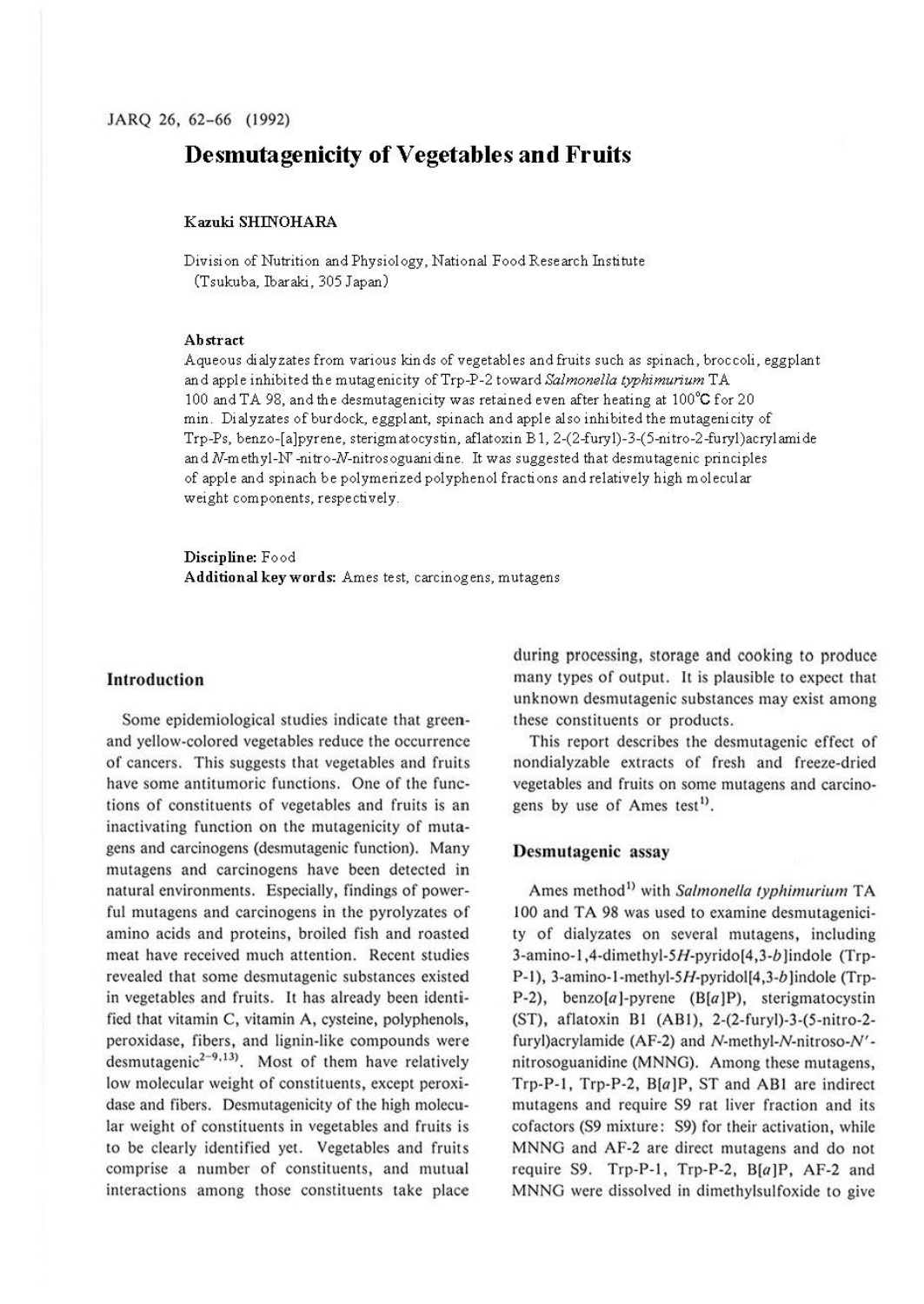concentrations of 10, 10, 20, 0.1 and 10  $\mu$ g/m/, respectively. ST was dissolved in acetone to give  $20 \mu g/ml$ , and AB1 in benzene-acetonitrile mixture to give  $1 \mu g/ml$ . An aliquot of each dialyzate was mixed with a mixture of  $0.1$  m $/$  of TA 100 or TA 98 suspension, either  $0.1$  m/ of S9 or  $0.1$  m/ of  $0.2$ M phosphate buffer (pH 6. 7), 0. 1 *ml* of mutagen or carcinogen and 0.1 *ml* of phosphate buffer. The total volume was adjusted to  $1 \text{ m}$  with sterile distilled water. After the mixture had been preincubated at 37°C for 20 min, 2 ml of top agar was added, and 1he entire mixture was poured on **io** a histidine-deficient Vogel-Bonner agar plate (15  $\times$  100 mm petri dish). The plate was incubated at  $37^{\circ}$ C for 2 days, and the number of occurring revertants was counted.

## **Preparation of aqueous dialyzates from** vegetables and fruits<sup>10)</sup>

The following kinds of fresh or freeze-dried vegetables and fruits were used in this study: broccoli, burdock, cabbage, carrot, Chinese chive, Chinese cabbage, chingentsuai, cucumber, eggplant, enokiiakc, green pepper, Japanese radish, kinusayaendo, komatsuna, matsutake, nigauri, onion, potato, pumpkin, spinach, sweet potato, tomato, welsh onion, amanatsu, apple, and natsudaidai. One hundred grams of each vegetable and fruit were homogenized in 40% ethanol. The homogenized samples were kept standing for 2 days at room temperature to extract their constituents as much as possible and then centrifuged or filtered, the supernatant of each filtrate being evaporated to remove the ethanol. The concentrated extracts were then dialyzed against distilled water at  $4^{\circ}$ C for 4 days to remove the low molecular weight constituents. The prepared dialyzates were applied to a desmutagenic assay after sterilizing by filtration through a millipore filter  $(0.45 \mu m).$ 

# Desmutagenic effect of dialyzates of vegetables and fruits $10,11$

All of aqueous dialyzates of vegetables used inhibited the mutagenicity of Trp-P-2 on TA 100 and TA 98. Table 1 shows some results of the selected vegetables. Among the vegetables, the dialyzates of broccoli, burdock, cucumber, eggplant, komatsuna, green pepper and spinach showed a high desmutagenic effect. The desmutagenic activity of these dialyzates on Trp-P-2 was still retained even afler heating them at  $100^{\circ}$ C for 20 min, indicating that heat-stable desmutagens exist in these dialyzates. Heated dialyzates of eggplant, spinach and burdock also inhibited the mutagenicity of MNNG, AF-2, B[a]P, ST, AB! and Trp-P-1 (Table 2).

### Table 1. Desmutagenic effect of the dialyzates of vegetables on Trp-P-2 toward Salmonella *t)'pltimurium* TA 100

|                      | Inhibition percentage |                |  |
|----------------------|-----------------------|----------------|--|
| Vegetable and fruit  | Unheated              | Heated<br>82.3 |  |
| Eggplant             | 82.5                  |                |  |
| Broccoli             | 79.5                  | 74.0           |  |
| Komatsuna            | 77.6                  | 75.7           |  |
| Spinach              | 76.7                  | 74.2           |  |
| Green pepper         | 73.0                  | 52.0           |  |
| Cucumber             | 75.5                  | 58.3           |  |
| Burdock              | 67.8                  | 64.6           |  |
| Radish               | 48.3                  | 39.3           |  |
| Tomato               | 46.1                  | 26.8           |  |
| Onion                | 35.8                  | 12.1           |  |
| Cabbage              | 35.3                  | 21.7           |  |
| Carrot               | 24.5                  | 26.3           |  |
| Potato               | 25.3                  | 12.3           |  |
| Amanatsu             | 20.0                  | 14.4           |  |
| Apple                | 58.0                  | 35.4           |  |
| Natsudaidai          | 50.4                  | 53.2           |  |
| Natsudaidai pericarp | 61.2                  | 61.9           |  |
| Natsudaidai envelope | 41.8                  | 37.2           |  |

Table 2. Desmutagenic effect of heated dialyzates of eggplant, spinach and burdock on several mutagens toward Salmonella typhimurium TA 100

| Vegetable | Inhibition percentage |        |       |           |      |           |
|-----------|-----------------------|--------|-------|-----------|------|-----------|
|           | <b>MNNG</b>           | $AF-2$ | B[a]P | <b>ST</b> | AB1  | $Trp-P-1$ |
| Eggplant  | 29.5                  | 59.4   | 76.4  | 66.4      | 89.1 | 86.2      |
| Spinach   | 21.4                  | 8.0    | 40.8  | 24.8      | 55.5 | 55.2      |
| Burdock   | 26.9                  | 14.7   | 40.8  | 34.5      | 55.5 | 75.2      |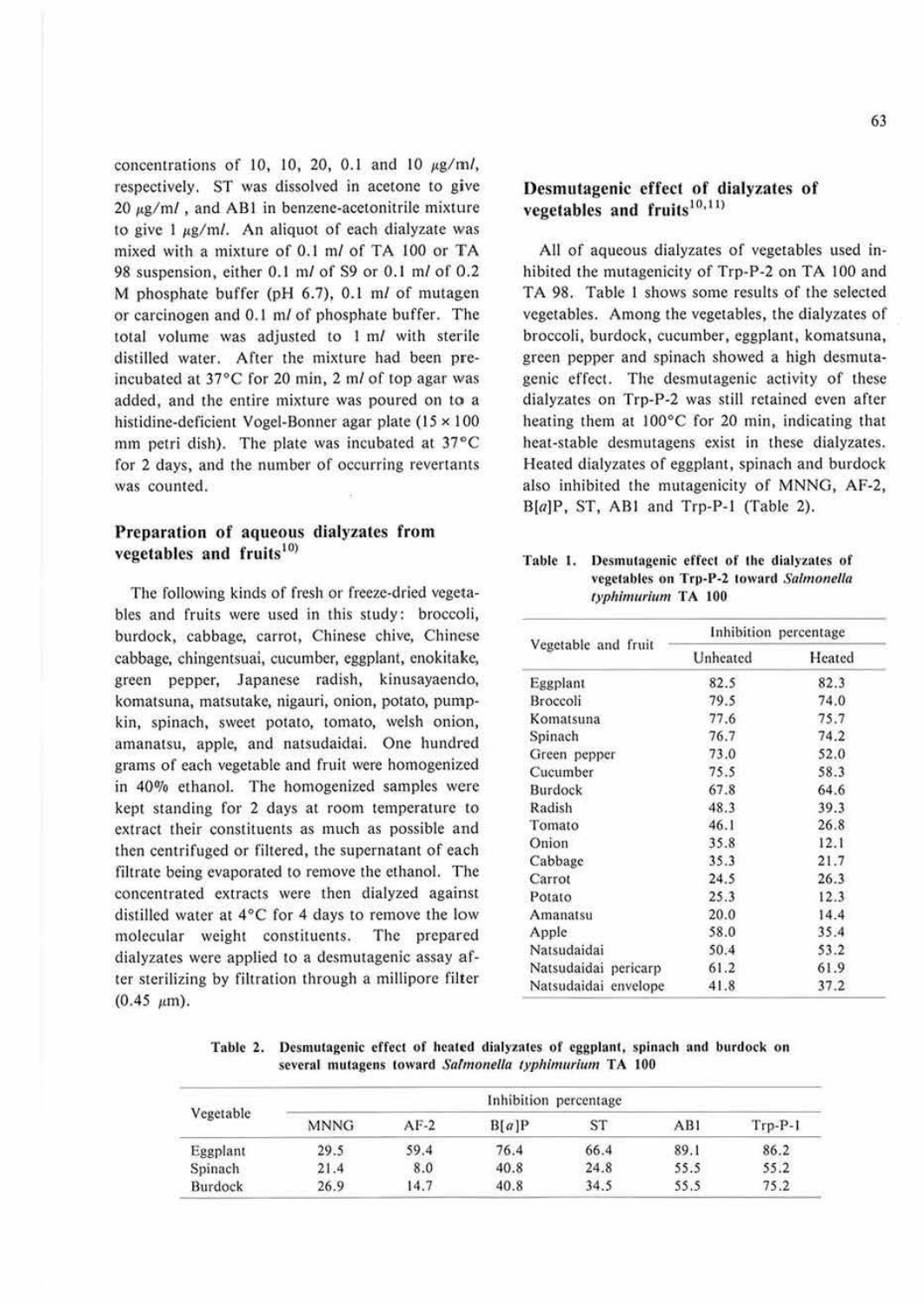The mutagenicity of the indirect mutagens was more strongly inhibited by those dialyzates than that of the direct mutagens. It was confirmed that the dialyzates of vegetables were not mutagenic toward TA 100. In addition to the dialyzate of edible part of eggplant and cucumber, the dialyzates prepared from their leaves also inhibited the mutagenicity of Trp-P-2. Similar high desmutagenic effects on Trp-P-2 toward TA 98 were observed in the dialyzates of leaves of sweet potato and Japanese radish and roots of spinach.

Dialyzates from the sarcocarp, pericarp or envelope of amanatsu, apple and natsudaidai also inhibited the mutagenicity of Trp-P-2 on TA 100 (Table l). The desmutagenic activity of these dialyzates was retained after heating at 100°C for 20 min.

# **Partial isolation of desmutagenic principles** of dialyzates spinach and apple<sup>10,12)</sup>

The dialyzate of spinach was separated into two major fractions of SPW1 and SPW2 by a Sephadex G-100 gel-filtration (Fig. l). Both fractions showed a desmutagenic activity on Trp-P-2 dose-dependemly to ward TA 98 (Fig. l). However, SPWI fraction had a marked killing effect on both strains. The desmutagenic SPW2 fraction was separated into four major fractions of SPW2-1, SPW2-2, SPW2-3 and SPW2-4 with a Sephadex G-25 gel-filtration (Fig. 2). Each fraction showed a desmutagenic activity on Trp-P-2 toward TA 98 (Fig. 2). The activity of SPW2-3 and SPW2-4 fractions was especially prominent. The desmutagenic activity of these fractions on Trp-P-2



Fig. 1. Sephadex G-100 gel-filtration of dialyzate of spinach and desmutagenic effect of the fractions on Trp-P-2 toward TA 98 and TA 100



Fig. 2. Sephadex G-25 gel-filtration of SPW2 fraction and desmutagenic effect of the fractions obtained on Trp-P-2 toward TA 98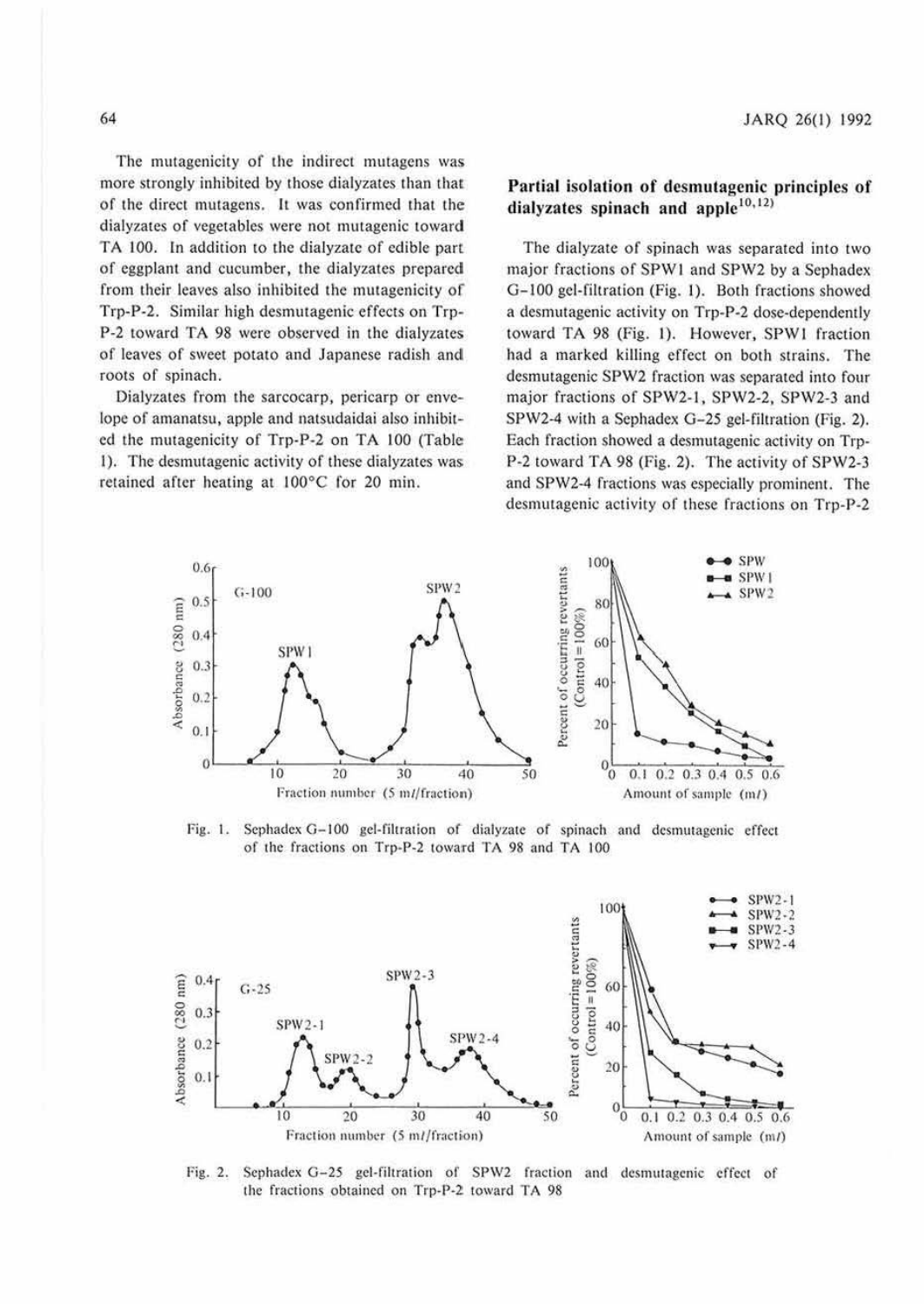was maintained even after heating them at 100°C for 20 min. No killing and mutagenic effects on TA 98 and TA 100 were found in these fractions. All of these fractions inhibited the mutagenicity of  $B[a]P$ and MNNG (Table 3).

On the other hand, the heated dialyzates prepared from apple sarcocarp with 40% ethanol containing 0.1% sodium sulphite were separated into two main fractions with a Sepharose CL 6B gel-filtration column. The desmutagenic activity on Trp-P-2 and AF-2 was found in the polyphenol-rich fractions (Fig. 3). The dialyzate prepared from apple pericarp with 0.1 N HCl was separated into three peaks. Their desmutagenic effect on Trp-P-2 and AF-2 was also found in the polyphenol-rich fractions. From these results, it was concluded that the desmutagenic principles existing in aqueous dialyzates of apple were the fractions containing polyphenols with relatively high molecular weights, probably polymerized polyphenols.

Effect of Sephadex G-25 gel-filtrated fractions Table 3. of dialyzates of spinach on the mutagenicity of B[a]P and MNNG toward Salmonella typhimurium TA 100

| Fraction | Percentage of occurrence<br>$His+ revertantsc$ |                    |  |
|----------|------------------------------------------------|--------------------|--|
|          | $B[a]P^{a}$                                    | MNNG <sup>b)</sup> |  |
| $SPW2-1$ | 57.5                                           | 28.1               |  |
| $SPW2-2$ | 73.0                                           | 37.8               |  |
| $SPW2-3$ | 36.3                                           | 19.9               |  |
| $SPW2-4$ | 33.1                                           | 31.3               |  |

a): In the presence of S9 mix.

b): In the absence of S9 mix.

c): The number of His<sup>+</sup> revertants in the control was 1,252 for B[ $a$ ]P (10  $\mu$ g/m*l*) and 825 for MNNG  $(10 \mu g/ml)$ .

### **Discussion**

Our present study has revealed that new des-



Sepharose CL 6B gel-filtration of dialyzates of apple sarcocarp and Fig. 3. desmutagenic effect of fractions on Trp-P-2 and AF-2 toward Salmonella typhimurium TA 100